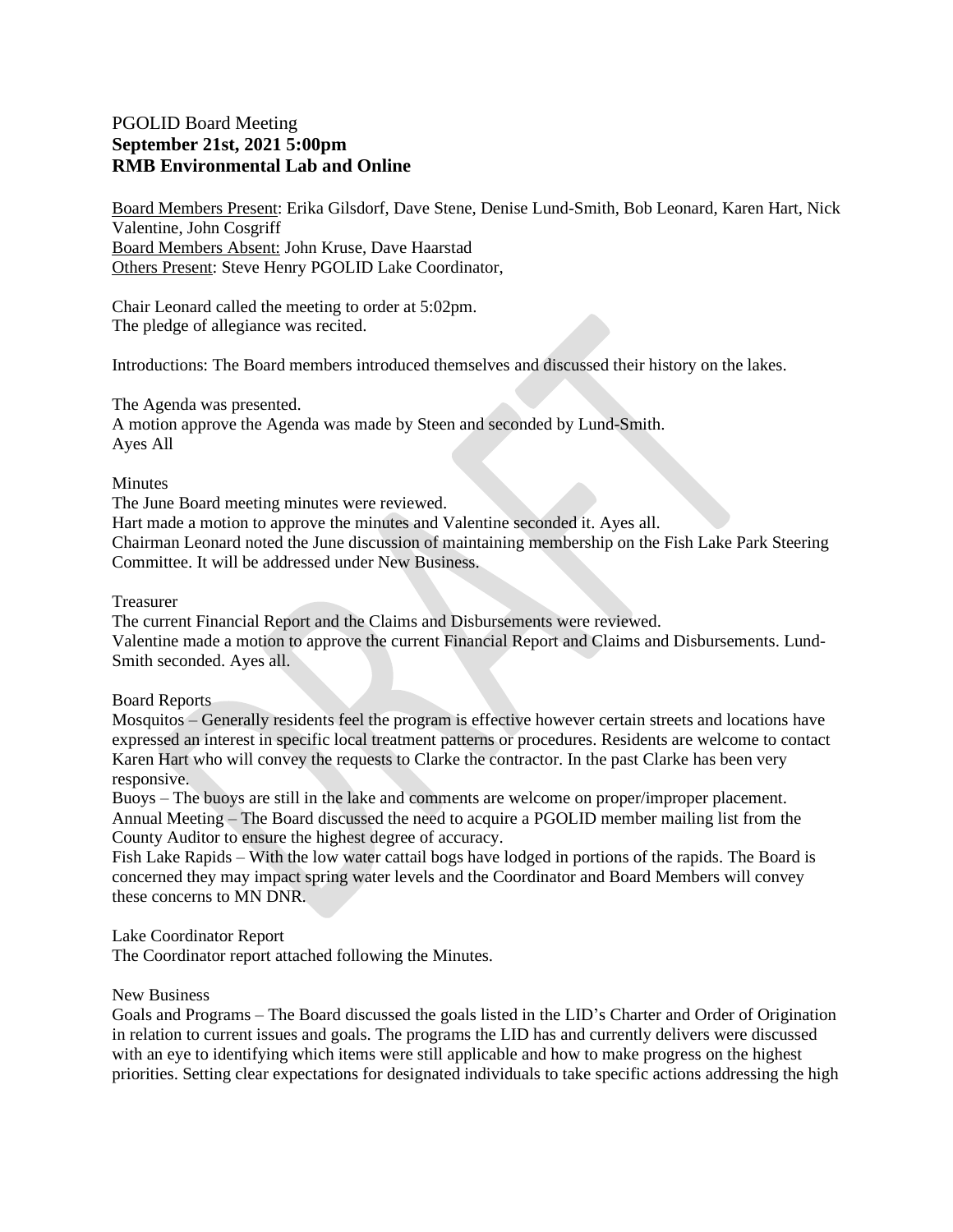priority goals within a set time frame and reporting back was identified as a place where process improvements could be made. Examples of action/individual identification and tracking were explored.

The next Board meeting is December  $7<sup>th</sup>$  at 5:00pm with the location to be determined. Steen made a motion to adjourn, Lund-Smith seconded. Ayes all Meeting Adjourned at 6:45pm

Respectfully submitted,

# Lake Coordinator Report – September 21st, 2021

# 1. Flowering Rush AIS Treatment

• We spent most of a day hand pulling Flowering Rush on Bass Lake at the site where efforts have been ongoing for several years. The Rush has not spread much from last year, one plant was encountered on the outer edge of the bullrush.

## 2. Lake and Stream Monitoring

- The final lake and stream samples for 2021 will be next week. Lake samples have been very similar to previous years, perhaps slightly lower clarity. Stream samples from Spring Creek were higher in nutrients that past years while the Pelican River water was actually cleaner than in a past years.
- Starting this September littoral (shallow shelf around 8ft) lake samples will be taken each month at 5 sites. These sites were sampled as part of an investigation into the growth of green slime on Pelican Lake's north and west shorelines back in 2006.

# 3. Partnerships

- Two Pelican River Watershed District Board meetings were attended. They have a new enhanced sampling program and are wrapping up the \$2,000,000 Detroit Lake-Rice Lake project this fall.
- Three Hubbard COLA meetings were attended virtually. Several speakers were excellent, there are multiple programs (Loon Stewards) being implemented in that area.
- Several items related to the Otter Tail River One Watershed One Plan were encountered and shared with the Board.

# 4. Workshops and Research

• Sustainability and Resilience: The Coordinator took part in a workshop/exercise funded through the North American Glacial Lakes Partnership designed to help lake advocates frame and address lake issues.